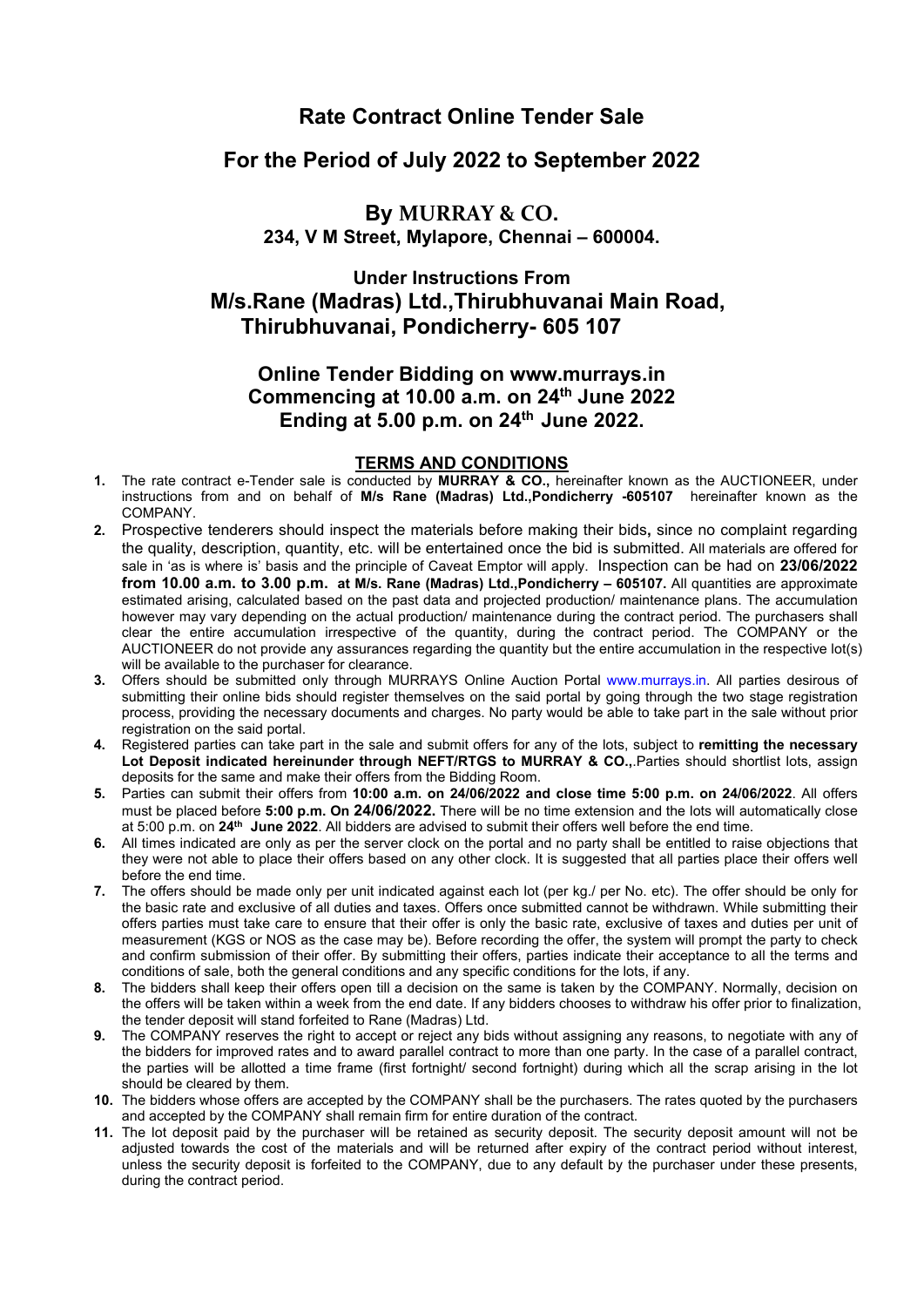- **12.** The quantity declared is only an approximate estimate of the arising anticipated for the contract period. The COMPANY reserves the right to amend the quantities at any time during the contract period. Such amendments if any, will supercede the allotment made.
- **13.** The purchaser shall periodically check with the COMPANY regarding accumulation of scrap materials allotted to him. The COMPANY or the AUCTIONEERS may also intimate the purchaser as and when they are required to clear the materials. The purchaser shall within 5 days from the date of receipt of the intimation or by the date stipulated in the Sale Order, arrange to pay the sale value together with taxes & levies at **Rane (Madras) Ltd.,payable at Pondicherry.** Information conveyed to the representative of the purchaser over the telephone or in writing to the address given, shall be deemed as intimation given to the purchaser and no claim for non-receipt of sale order or otherwise shall be accepted as a reason for nonpayment within the stipulated time. If the purchaser delays in making payment within the stipulated time, the COMPANY may at its discretion permit extension of time for payment, subject to the purchaser paying penal interest at the rate of 1% on value, per day of default along with the value and all levies.
- **14.** In addition to the balance sale value, GST, the purchaser shall also pay TCS at the applicable rate as provided under Sec.206 C of the Income Tax Act.
- **15.** Invoices will be raised by the COMPANY only in the name given in the online Portal. Under no circumstances will requests for raising invoices in favour of parties other than the tenderer be considered.
- 16. The rates of GST & TCS indicated, are applicable as on date. GST & TCS as applicable at the time of **delivery shall be payable extra, along with the sale value. including changes to GST system, shall** be borne by the purchaser. The purchaser shall not be entitled to claim rebate or relief on the basic **price, in the event of any changes in government taxes or levies.**
- **17.** The materials paid for as per the clauses above should be removed from the factory premises at ;the purchaser's own cost within 7 days from the date of intimation or within the date stipulated in the sale advice. If the purchaser fails to remove the materials within the time specified, the COMPANY may permit extension of time to clear the materials, subject to the purchaser paying ground rent at the rate of 1% on value, per day of default.
- **18.** The purchaser shall arrange for workmen at his own cost for loading the scrap materials on to the lorries. All tools required for loading such as shovels etc shall be brought by the purchaser. The vehicle should report for clearance before 8 a.m. and loading should be completed before 4 p.m. The purchaser, his workmen and transporters shall observe the rules and regulations of the COMPANY in regard to entry or exit from the COMPANY, safety, etc., All loadmen & labourers should wear only formals (Pant & shirt), safety shoes and gloves while entering the factory and working inside the factory. No Jean pants allowed. The purchaser shall provide all personal protective and safety equipments to the labourers engaged by him and shall not be entitled to claim the same from the COMPANY. The driver of the vehicle should have a valid license and the vehicle should have a valid PU certificate which has to be shown at the time of entering the factory premises. It is the responsibility of the purchaser to ensure that there is no spillage of materials within and outside the factory. Any such unavoidable spillage must be cleaned & the place kept tidy before leaving the factory.
- **19.** In case of any of the scrap materials need to be gas-cut before loading on to the vehicle, the purchaser shall obtain prior permission for the same from the COMPANY. All safety regulations of the COMPANY are to be adhered to while cutting the materials. All materials required for cutting and loading should be brought by the purchaser, after obtaining prior permission for the same
- **20.** The purchaser shall clear the entire accumulations of scrap as and when instructed by Rane Madaras Ltd., irrespective of the quantity. The COMPANY does not assure full lorry/ van loads of material at any point in time and the purchaser shall not be entitled to decline/delay taking delivery on account of sufficient accumulation not being available.
- **21.** The purchaser shall periodically pay for and clear the entire accumulation of scrap allotted to him. Failure on the part of the purchaser to pay for and remove the materials as provided in the Clauses above, will result in the forfeiture of the SD, cancellation of the sale and the COMPANY may dispose the materials in any manner they may choose to, at the risk and expense of the defaulting purchaser. The defaulting purchaser will be liable for the loss, if any, incurred from such resale but shall not be entitled to profits, if any from such re-sale.
- **22.** The contract is liable to be terminated without notice in the event of any purchaser's workmen removing or attempting to remove any scrap materials other than those allotted to him or any scrap materials not covered by the contract or removing or attempting to remove any materials covered by the contract in excess of the quantity paid for.
- 23. The COMPANY will not be liable for any accident or injury to any of the purchaser's workmen or transport while in the COMPANY premises.
- **24.** Purchaser's workmen and transport shall observe the rules and regulations of the COMPANY in regard to entry or exit from the COMPANY, safety, etc.,
- **25.** The labourers of the purchaser representing him for clearance must possess Workmen compensation, ESI & PF, for the contract period. The relevant papers should be produced at the factory at the time of every clearance.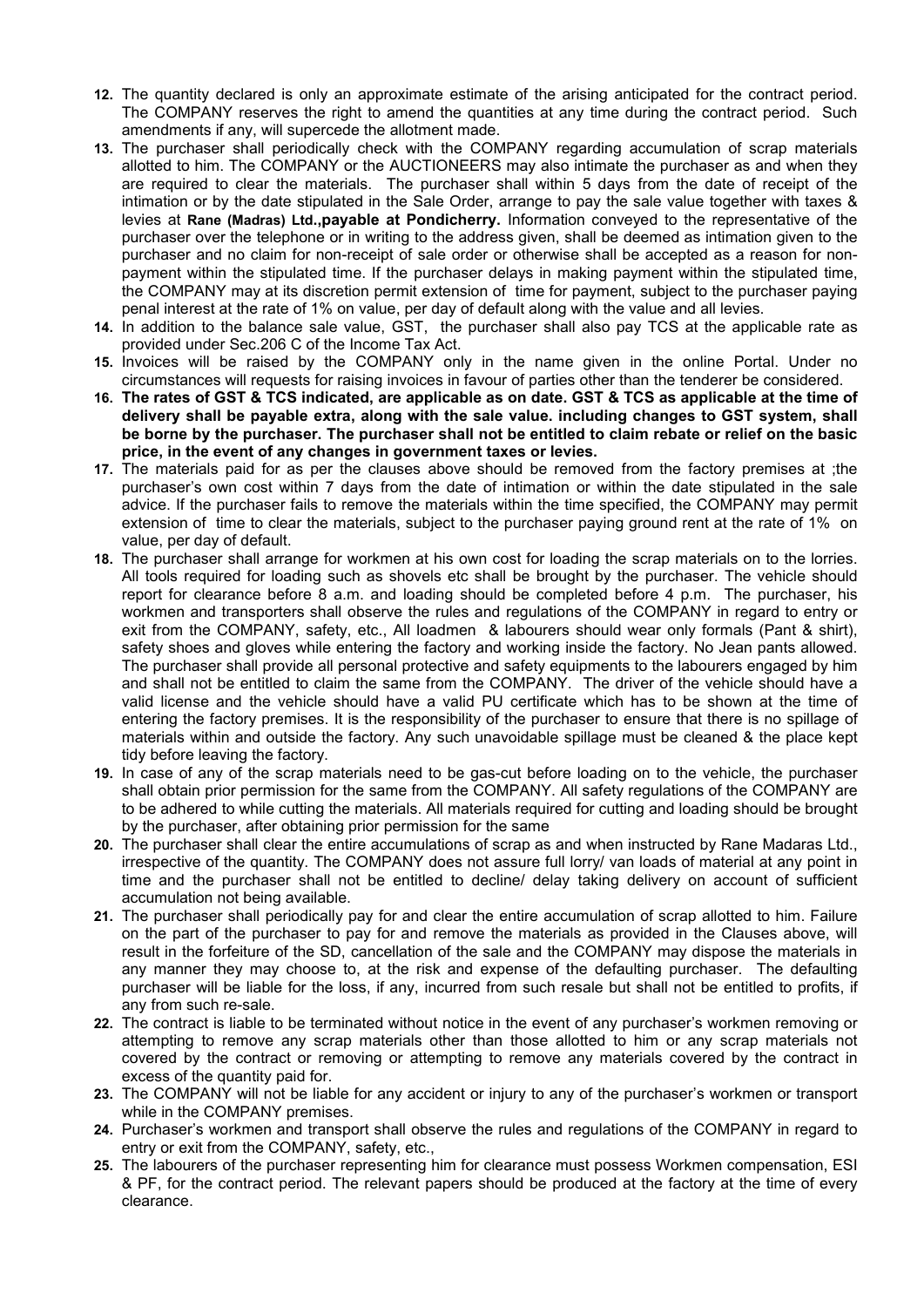- **26.** Scrap materials shall be deemed to be sold by the COMPANY and purchased by the purchaser under the contract once the amounts have been remitted to Rane Madras Ltd.,Pondicherry. Materials once sold to the purchaser under this contract, if not removed at once shall be lying in the Company's premises at the risk of the purchaser and the COMPANY shall not be liable forany damage or loss by fire, floods, weather or theft etc.,
- **27.** The purchaser will be held liable for damages or loss caused to the Company's building, property, materials or men by the purchasers' workmen or transport whether directly or indirectly.
- **28.** The decision of the COMPANY will be final and binding in all matters.
- **29.** For other Conditions contact MURRAY & CO., No.234, V M Street, Mylapore, Chennai-4.

| <b>Sale</b><br><b>No</b> | <b>Reference</b><br><b>No</b> | Lot<br>#       | <b>Description</b>                                                                                                                                                                                                                                                    | App.<br>arising for<br>3 months | <b>GST</b><br>$\frac{9}{6}$ | <b>TCS</b><br>$\%$ | <b>Deposit</b><br>(Rs.) |  |
|--------------------------|-------------------------------|----------------|-----------------------------------------------------------------------------------------------------------------------------------------------------------------------------------------------------------------------------------------------------------------------|---------------------------------|-----------------------------|--------------------|-------------------------|--|
| 19710                    | E199P/22/S002                 | 1              | <b>Scrapped MS Borings</b><br>(See Note)                                                                                                                                                                                                                              | 250000<br>Kgs                   | 18                          | 1                  | 300000.00               |  |
| 19711                    | E199P/22/S002                 | $\overline{2}$ | <b>MS Heavy Melting Scrap</b><br>(See Note)                                                                                                                                                                                                                           | 100000<br>Kgs                   | 18                          | 1                  | 100000.00               |  |
| 19712                    | E199P/22/S002                 | 3              | <b>Scrapped Aluminium</b><br><b>Borings</b>                                                                                                                                                                                                                           | 25000<br>Kgs                    | 18                          | 1                  | 75000.00                |  |
| 19713                    | E199P/22/S002                 | 4              | <b>Scrapped Aluminium</b><br>Casting With MS Rubber<br>Attachment (No<br>Segregation)                                                                                                                                                                                 | 5000<br>Kgs                     | 18                          | 1                  | 15000.00                |  |
| 19714                    | E199P/22/S002                 | 5              | Waste Cardboard Boxes,<br>Corrugated Sheets/Boxes,<br>Including Bits & Pieces Of<br>Cardboard                                                                                                                                                                         | 8000<br>Kgs                     | 18                          | 1                  | 5000.00                 |  |
| 19715                    | E199P/22/S002                 | 6              | Wooden Scrap                                                                                                                                                                                                                                                          | 5000<br><b>Kgs</b>              | 5                           | $\mathbf{1}$       | 2000.00                 |  |
| 19716                    | E199P/22/S002                 | $\overline{7}$ | <b>Plastic Scrap</b>                                                                                                                                                                                                                                                  | 1500<br>Kgs                     | 18                          | 1                  | 3000.00                 |  |
| 19717                    | E199P/22/S002                 | 8              | Waste Rubber Scrap                                                                                                                                                                                                                                                    | 500<br>Kgs                      | 18                          | 1                  | 1000.00                 |  |
| 19718                    | E199P/22/S002                 | 9              | Waste Garbage Rubbish,<br>Waste Paper, Waste<br>Polythene, Waste<br>Cotton, Oil Soaked<br><b>Cardboard Boxes</b><br>Including Bits And Pieces<br>And Other Rubbish<br><b>Materials Without Ferrous</b><br>& Non Ferrous<br>Components, Objects &<br>Containers, etc., | 50<br>Loads                     | 18                          | 1                  | 5000.00                 |  |

#### **LIST OF MATERIALS**